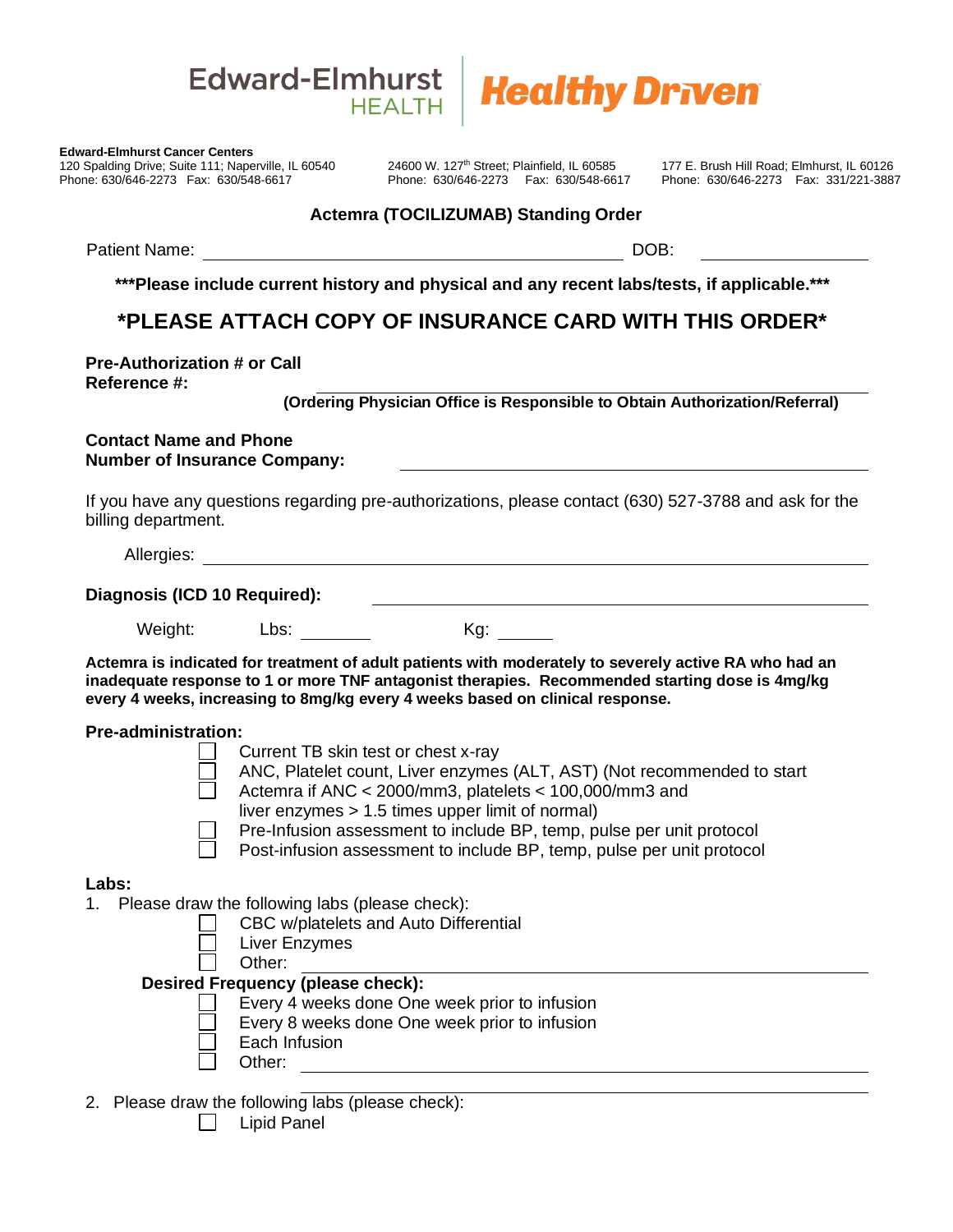|                           | Other:                                                                                            |
|---------------------------|---------------------------------------------------------------------------------------------------|
|                           | <b>Desired Frequency (please check):</b>                                                          |
|                           | One week prior to first infusion, then 4 weeks after treatment initiation, then every<br>6 months |
|                           | One week prior to first infusion, then 8 weeks after treatment initiation, then every<br>6 months |
|                           | 4 weeks after treatment initiation, then every 6 months<br>Other:                                 |
| المحامل فالقامسة والمرادي |                                                                                                   |

# **Administration:**

| Dose: | mg/kg for             | mg of Actemra every 4 weeks. |
|-------|-----------------------|------------------------------|
|       | Maximum dose is 800mg |                              |

- 2. Infuse 100ml Actemra solution over 60 minutes. Do not administer as bolus or push.
- 3. Do not administer Actemra during an active infection, including localized infections.
- 4. Interrupt Actemra:
	- If a serious infection develops, including localized infections
	- ANC 500-1000
		- Platelet count 50,000-100,000
		- Liver enzymes > 1 to 3X ULN after modification of DMARD dose (4mg/kg dose)
		- Liver Enzymes > 3 to 5X ULN

#### 5. Discontinue Actemra:

- $ANC < 500$  $\Box$
- Platelets < 50,000
- $\Box$  Liver enzymes > 5X ULN
- 6. Reduce Actemra dose from 8mg/kg to 4mg/kg:
	- $\Box$  Liver enzymes > 1 to 3X ULN after modification of DMARD dose
- 7. Do not administer Actemra concomitantly in the same line with other drugs. Avoid use of Actemra in combination with other biologic DMARDS.
- 8. Infusion reactions may include:

| *Headache            | *Hives/pruritis  | *Hypertension |
|----------------------|------------------|---------------|
| *Shortness of breath | *Backache        | *Dizziness    |
| *Nausea/vomiting     | *Chest tightness | *Anaphylaxis  |

- 9. **In the event of a hypersensitivity reaction during the infusion of this medication, we will implement the reaction protocol. A designated nurse practitioner will evaluate your patient and your office will receive notification of the event.**
- **10. In the event that your patient has a central line, it will be used per the Cancer Center protocol, unless otherwise directed.**

|           | 11. Premedicate with:<br>• Benadryl | mg | PO or IV<br>(circle one) | Yes | No        | $\Box$ |
|-----------|-------------------------------------|----|--------------------------|-----|-----------|--------|
| $\bullet$ | Acetaminophen                       | mg | PO                       | Yes | <b>No</b> |        |